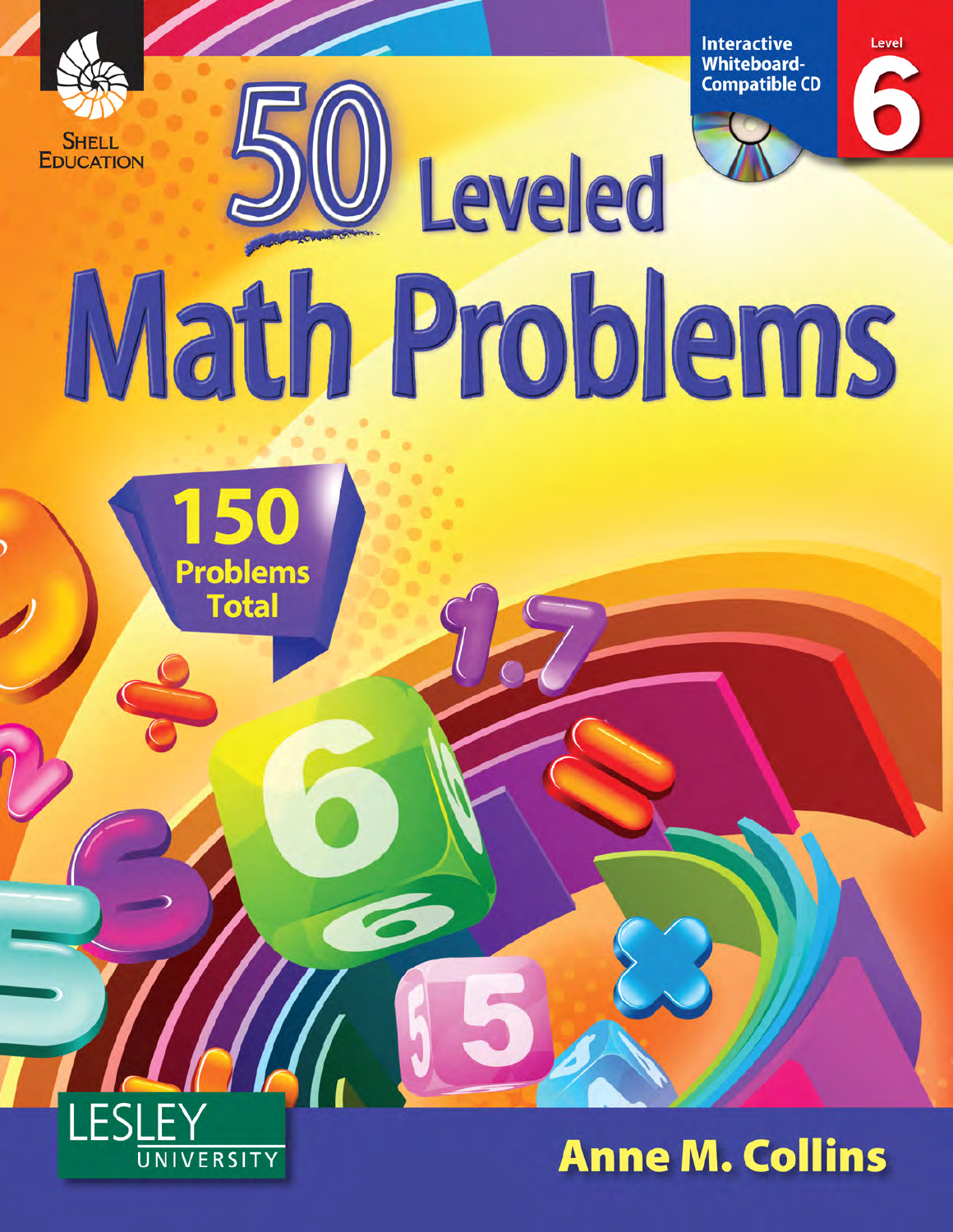# **Table of Contents**

| Introduction                                        |
|-----------------------------------------------------|
| <b>Problem Solving in Mathematics Instruction</b> 5 |
|                                                     |
|                                                     |
|                                                     |
| Differentiating with Leveled Problems  15           |
|                                                     |
|                                                     |
|                                                     |
| <b>Leveled Problem-Solving Lessons</b>              |
| <b>Ratios and Proportional Relationships</b>        |
|                                                     |
|                                                     |
|                                                     |
|                                                     |
|                                                     |
|                                                     |
| <b>The Number System</b>                            |
|                                                     |
|                                                     |
|                                                     |
|                                                     |
|                                                     |
|                                                     |
|                                                     |
|                                                     |
|                                                     |
|                                                     |
|                                                     |
|                                                     |
|                                                     |
|                                                     |
| <b>Expressions and Equations</b>                    |
|                                                     |
|                                                     |
|                                                     |
|                                                     |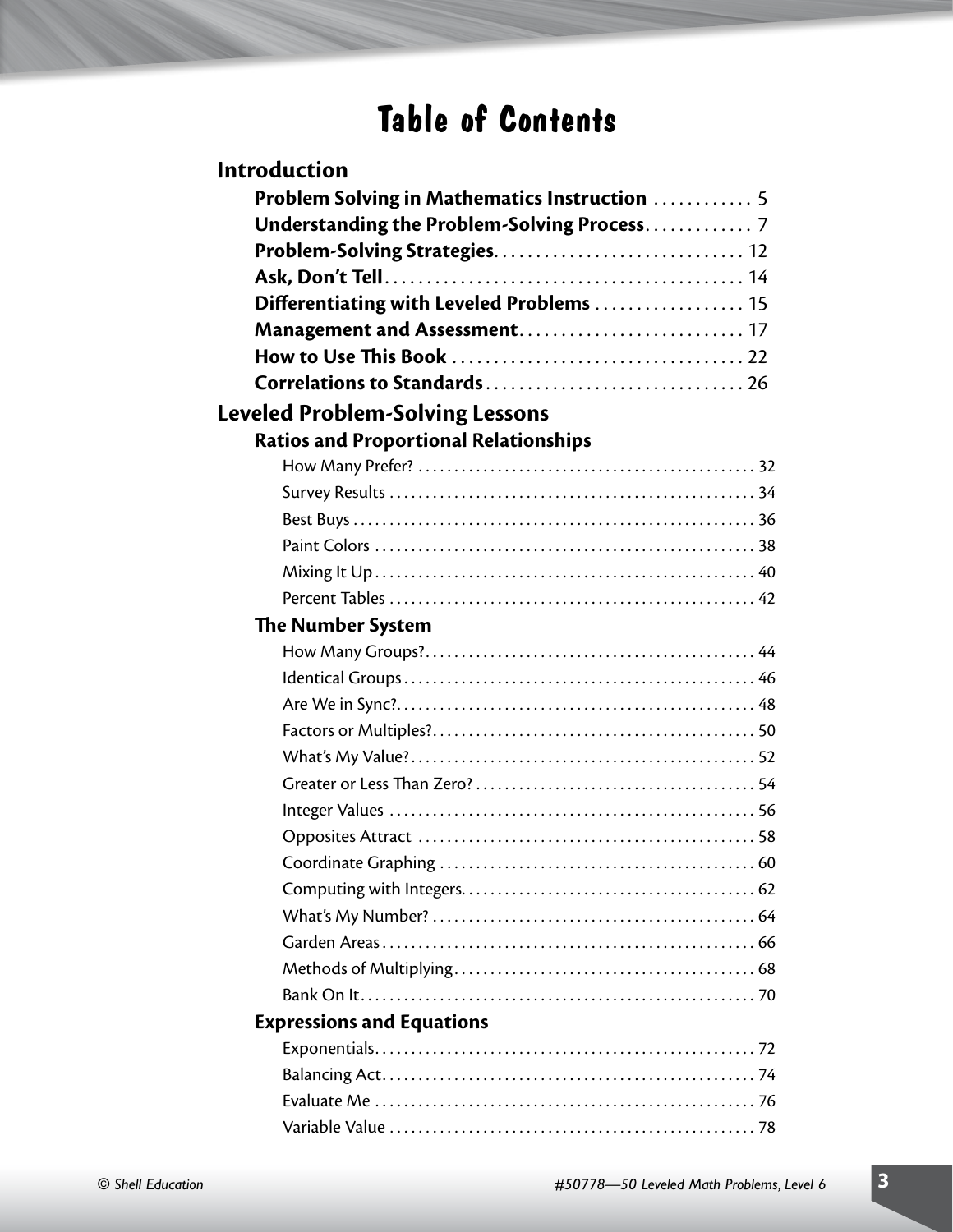# **Table of Contents** *(cont.)*

| <b>Geometry</b>   |                                                     |  |
|-------------------|-----------------------------------------------------|--|
|                   |                                                     |  |
|                   |                                                     |  |
|                   |                                                     |  |
|                   |                                                     |  |
|                   |                                                     |  |
|                   |                                                     |  |
|                   |                                                     |  |
|                   | <b>Statistics and Probability</b>                   |  |
|                   |                                                     |  |
|                   |                                                     |  |
|                   |                                                     |  |
|                   |                                                     |  |
|                   |                                                     |  |
|                   | <b>Line Plots</b><br>128                            |  |
|                   |                                                     |  |
| <b>Appendices</b> |                                                     |  |
|                   | Appendix A: Student Response Form 132               |  |
|                   |                                                     |  |
|                   |                                                     |  |
|                   |                                                     |  |
|                   |                                                     |  |
|                   | Appendix F: Contents of the Teacher Resource CD 141 |  |
|                   |                                                     |  |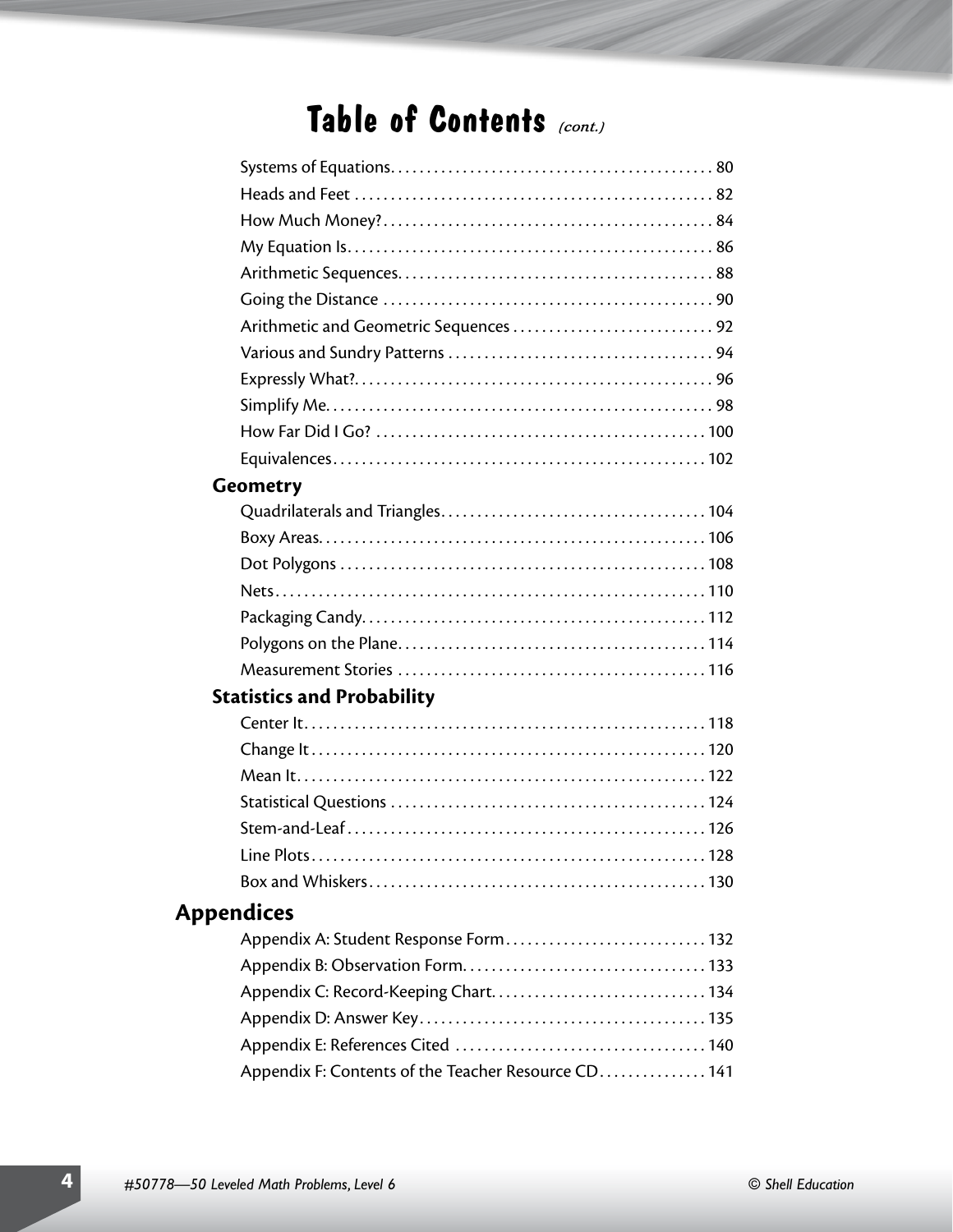# **Coordinate Graphing**

#### **Standard**

Uses the rectangular coordinate system to model and to solve problems

### **Overview**

Students demonstrate an understanding of the coordinate plane, the locations of the four quadrants, the signs of ordered pairs located within each quadrant, and the concept of intercepts.

## **Problem-Solving Strategies**

- Act it out or use manipulatives
- Organize information in a picture, list, table, graph, or diagram

#### **Materials**

- • *Coordinate Graphing* (page 61; coordinategraphing.pdf)
- *Coordinate Plane* (coordinateplane.pdf)
- *Student Response Form* (page 132; studentresponse.pdf*) (optional)*

#### **Activate**

- **1.** Distribute copies of *Coordinate Plane* to students and project it for the class to see.
- **2.** Guide students in labeling the following terms on their individual coordinate grids: *Quadrant I, Quadrant II, Quadrant III, Quadrant IV, origin, x-axis,* and *y-axis*.
- **3.** Invite several volunteers to demonstrate where various points should be plotted. Be sure to include intercepts, such as  $(0, -3)$ and (7, 0).

#### **Solve**

- **1.** Distribute copies of *Coordinate Graphing* to students. Have students work alone.
- **2.** As students are working, ask them if they can tell by looking at the ordered pairs in which quadrant the points will lie.

## **Debrief**

- **1.** How are the points in Quadrants I and II related? What about III and IV?
- **2.** How do you know which number in the ordered pair to look at first?

## **Differentiate** ▲

Challenge students to experiment with graphing different orientations of geometric figures in related quadrants. For example, ask *How might a rectangle graphed in Quadrant II look in Quadrant IV if the rectangle has the same dimensions and is positioned the same distance away from each axis?*